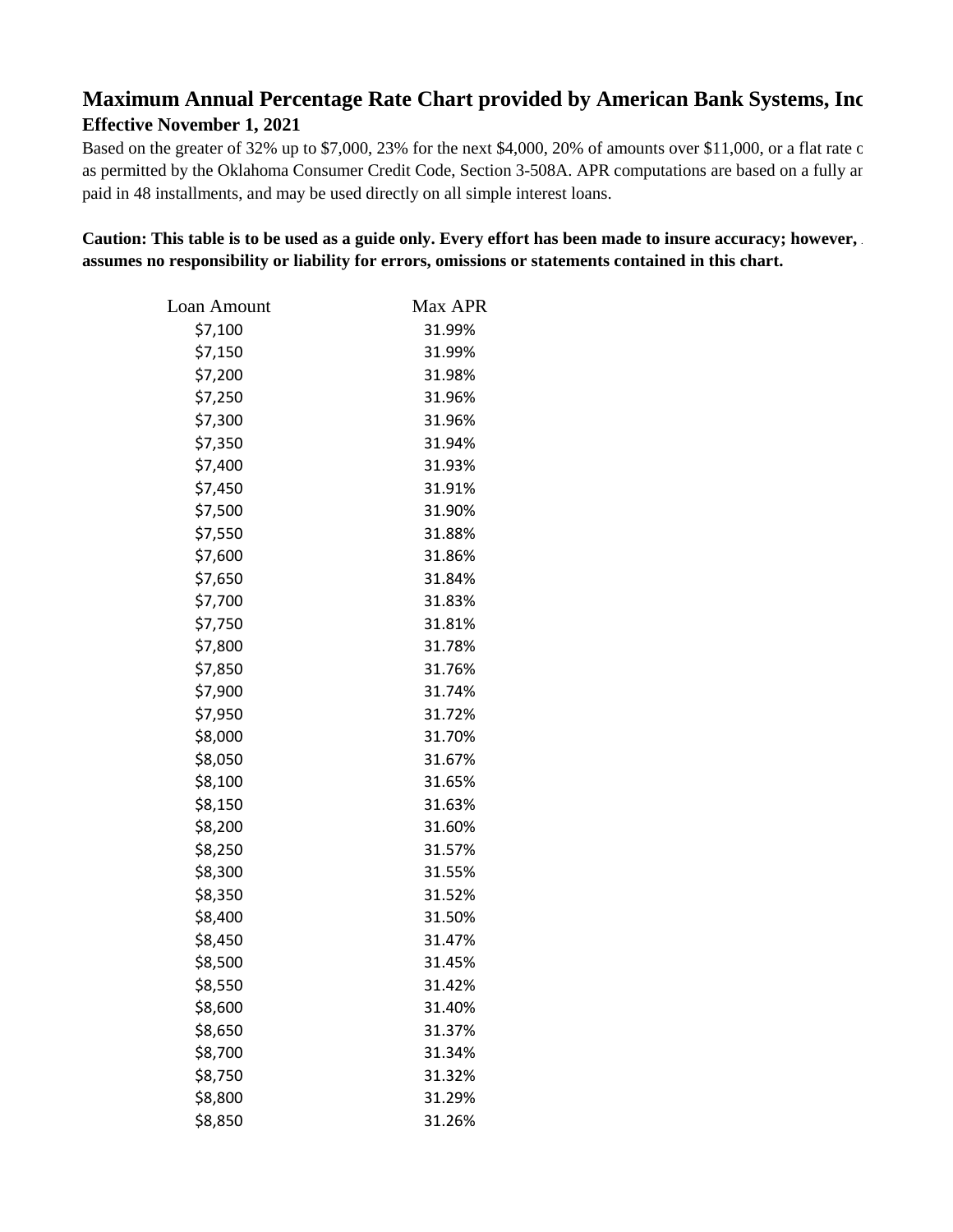| \$8,900  | 31.24% |
|----------|--------|
| \$8,950  | 31.21% |
| \$9,000  | 31.19% |
| \$9,050  | 31.16% |
| \$9,100  | 31.13% |
| \$9,150  | 31.10% |
| \$9,200  | 31.08% |
| \$9,250  | 31.05% |
| \$9,300  | 31.02% |
| \$9,350  | 31.00% |
| \$9,400  | 30.97% |
| \$9,450  | 30.94% |
| \$9,500  | 30.92% |
| \$9,550  | 30.89% |
| \$9,600  | 30.86% |
| \$9,650  | 30.84% |
| \$9,700  | 30.81% |
| \$9,750  | 30.78% |
| \$9,800  | 30.76% |
| \$9,850  | 30.73% |
| \$9,900  | 30.71% |
| \$9,950  | 30.68% |
| \$10,000 | 30.65% |
| \$10,050 | 30.63% |
| \$10,100 | 30.60% |
| \$10,150 | 30.58% |
| \$10,200 | 30.55% |
| \$10,250 | 30.53% |
| \$10,300 | 30.50% |
| \$10,350 | 30.48% |
| \$10,400 | 30.45% |
| \$10,450 | 30.43% |
| \$10,500 | 30.40% |
| \$10,550 | 30.38% |
| \$10,600 | 30.35% |
| \$10,650 | 30.33% |
| \$10,700 | 30.30% |
| \$10,750 | 30.28% |
| \$10,800 | 30.25% |
| \$10,850 | 30.23% |
| \$10,900 | 30.20% |
| \$10,950 | 30.18% |
| \$11,000 | 30.16% |
| \$11,050 | 30.13% |
| \$11,100 | 30.11% |
| \$11,150 | 30.08% |
| \$11,200 | 30.06% |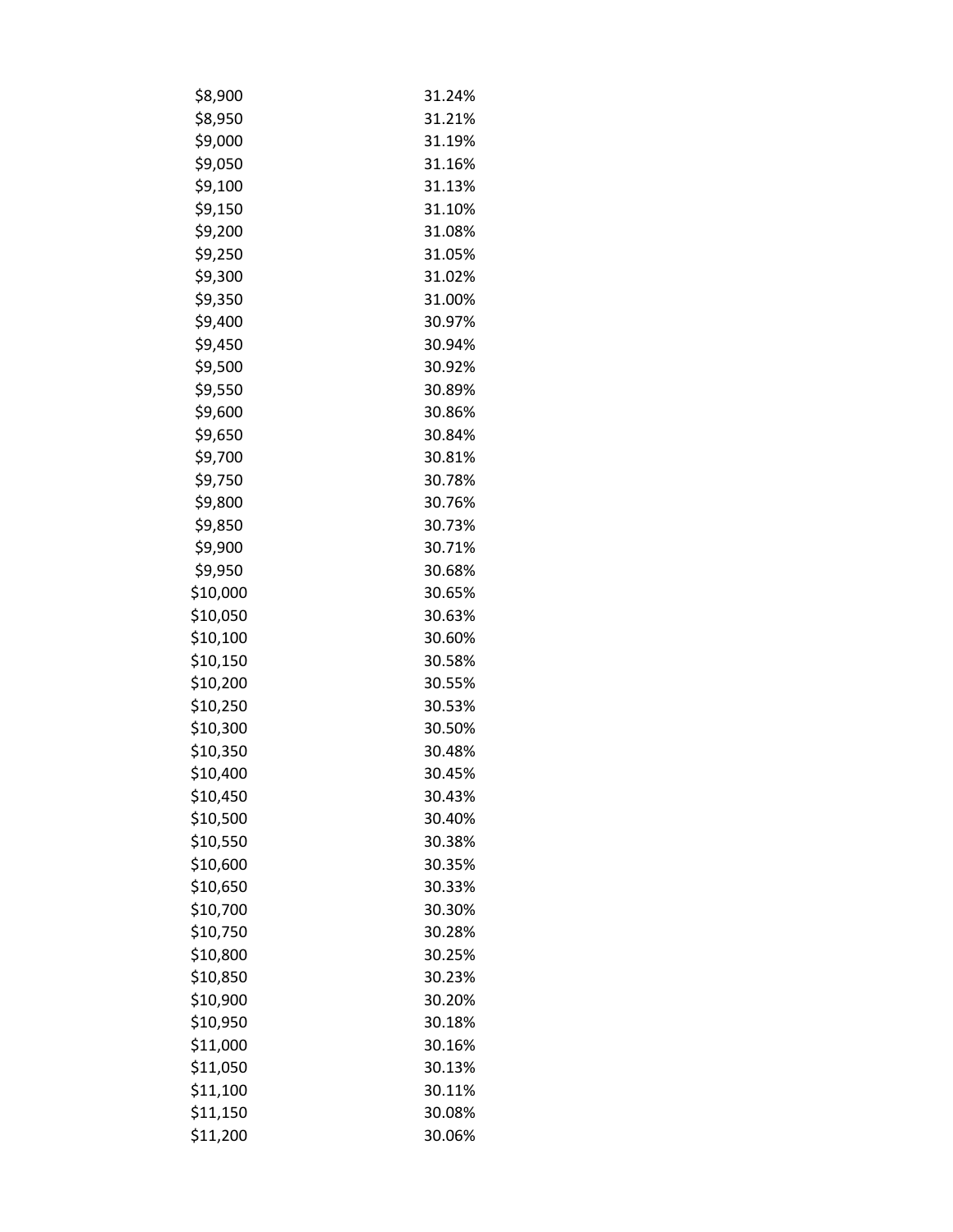| \$11,250 | 30.03% |
|----------|--------|
| \$11,300 | 30.01% |
| \$11,350 | 29.99% |
| \$11,400 | 29.96% |
| \$11,450 | 29.94% |
| \$11,500 | 29.10% |
| \$11,550 | 29.89% |
| \$11,600 | 29.86% |
| \$11,650 | 29.84% |
| \$11,700 | 29.81% |
| \$11,750 | 29.79% |
| \$11,800 | 29.76% |
| \$11,850 | 29.74% |
| \$11,900 | 29.71% |
| \$11,950 | 29.69% |
| \$12,000 | 29.66% |
| \$12,050 | 29.64% |
| \$12,100 | 29.61% |
| \$12,150 | 29.59% |
| \$12,200 | 29.56% |
| \$12,250 | 29.54% |
| \$12,300 | 29.51% |
| \$12,350 | 29.49% |
| \$12,400 | 29.46% |
| \$12,450 | 29.44% |
| \$12,500 | 29.41% |
| \$12,550 | 29.39% |
| \$12,600 | 29.36% |
| \$12,650 | 29.34% |
| \$12,700 | 29.32% |
| \$12,750 | 29.29% |
| \$12,800 | 29.27% |
| \$12,850 | 29.24% |
| \$12,900 | 29.22% |
| \$12,950 | 29.19% |
| \$13,000 | 29.17% |
| \$13,050 | 29.15% |
| \$13,100 | 29.12% |
| \$13,150 | 29.10% |
| \$13,200 | 29.07% |
| \$13,250 | 29.05% |
| \$13,300 | 29.03% |
| \$13,350 | 29.00% |
| \$13,400 | 28.98% |
| \$13,450 | 28.96% |
| \$13,500 | 28.93% |
| \$13,550 | 28.91% |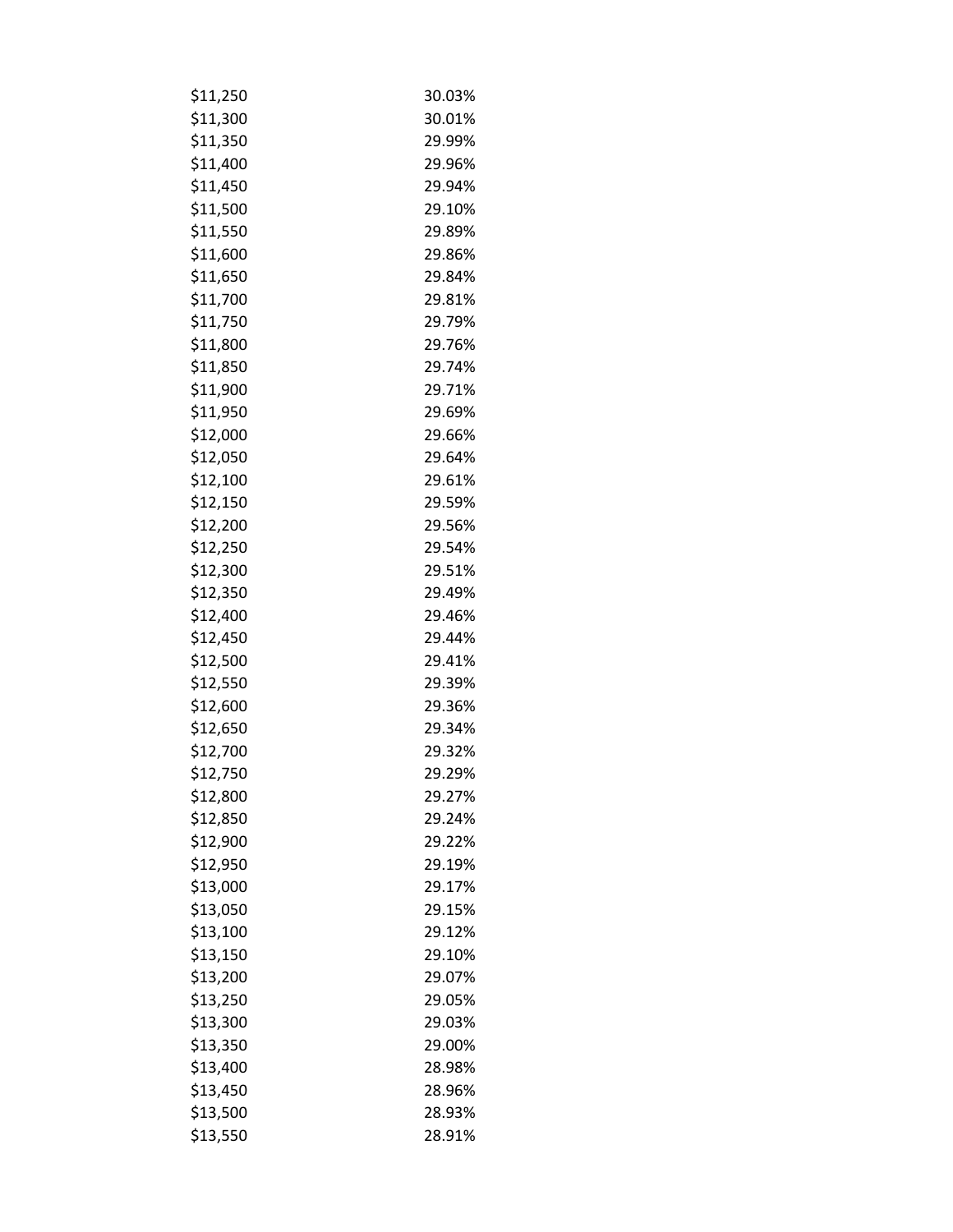| \$13,600 | 28.89% |
|----------|--------|
| \$13,650 | 28.86% |
| \$13,700 | 28.84% |
| \$13,750 | 28.82% |
| \$13,800 | 28.80% |
| \$13,850 | 28.77% |
| \$13,900 | 28.75% |
| \$13,950 | 28.73% |
| \$14,000 | 28.71% |
| \$14,050 | 28.68% |
| \$14,100 | 28.66% |
| \$14,150 | 28.64% |
| \$14,200 | 28.62% |
| \$14,250 | 28.59% |
| \$14,300 | 28.57% |
| \$14,350 | 28.55% |
| \$14,400 | 28.53% |
| \$14,450 | 28.51% |
| \$14,500 | 28.48% |
| \$14,550 | 28.46% |
| \$14,600 | 28.44% |
| \$14,650 | 28.42% |
| \$14,700 | 28.40% |
| \$14,750 | 28.38% |
| \$14,800 | 28.36% |
| \$14,850 | 28.33% |
| \$14,900 | 28.31% |
| \$14,950 | 28.29% |
| \$15,000 | 28.27% |
| \$15,050 | 28.25% |
| \$15,100 | 28.23% |
| \$15,150 | 28.21% |
| \$15,200 | 28.19% |
| \$15,250 | 28.17% |
| \$15,300 | 28.15% |
| \$15,350 | 28.13% |
| \$15,400 | 28.11% |
| \$15,450 | 28.09% |
| \$15,500 | 28.07% |
| \$15,550 | 28.05% |
| \$15,600 | 28.03% |
| \$15,650 | 28.01% |
| \$15,700 | 27.99% |
| \$15,750 | 27.97% |
| \$15,800 | 27.95% |
| \$15,850 | 27.93% |
| \$15,900 | 27.91% |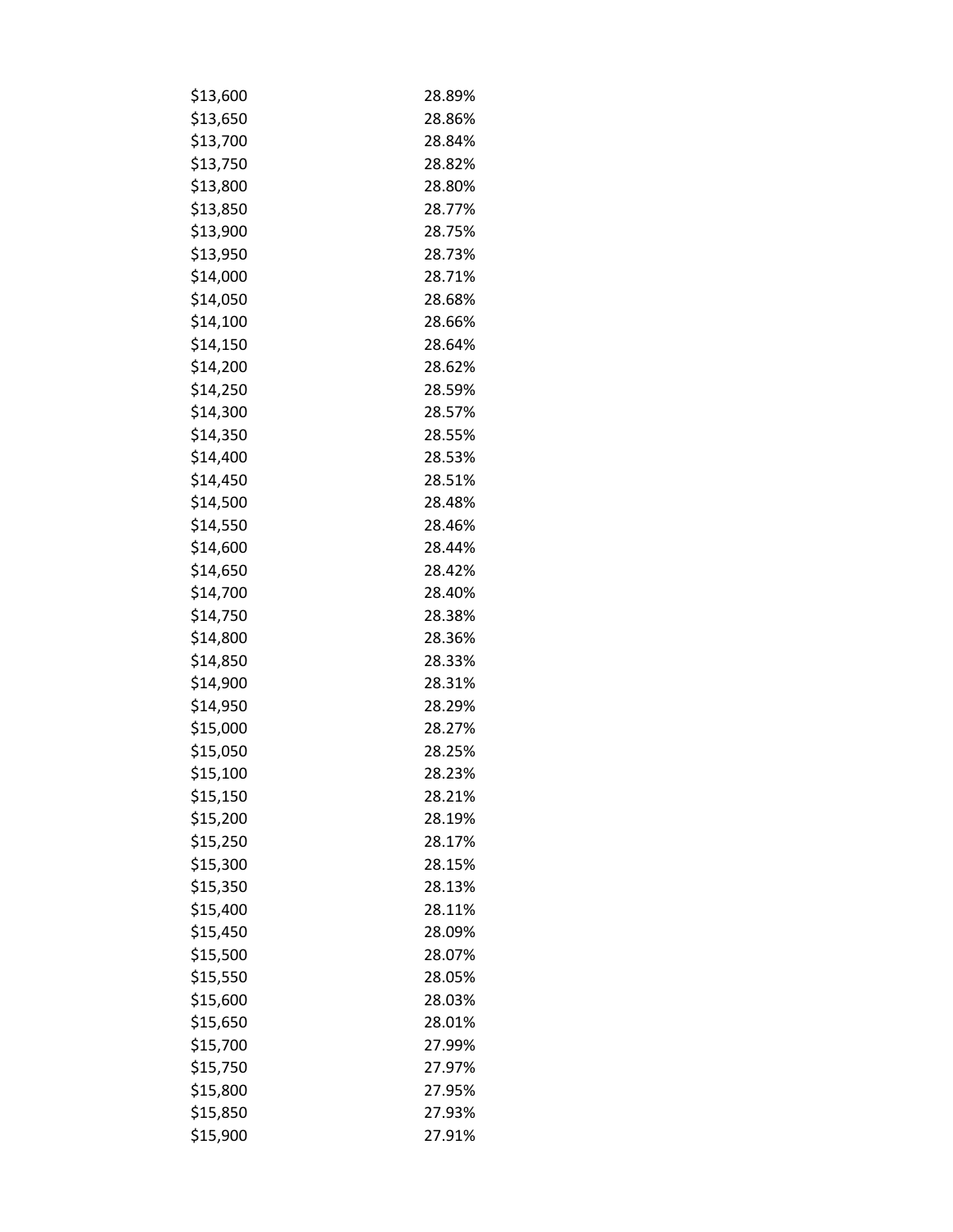| \$15,950 | 27.89% |
|----------|--------|
| \$16,000 | 27.87% |
| \$16,050 | 27.85% |
| \$16,100 | 27.83% |
| \$16,150 | 27.82% |
| \$16,200 | 27.80% |
| \$16,250 | 27.78% |
| \$16,300 | 27.76% |
| \$16,350 | 27.74% |
| \$16,400 | 27.72% |
| \$16,450 | 27.70% |
| \$16,500 | 27.68% |
| \$16,550 | 27.67% |
| \$16,600 | 27.65% |
| \$16,650 | 27.63% |
| \$16,700 | 27.61% |
| \$16,750 | 27.59% |
| \$16,800 | 27.57% |
| \$16,850 | 27.56% |
| \$16,900 | 27.54% |
| \$16,950 | 27.52% |
| \$17,000 | 27.50% |
| \$17,050 | 27.49% |
| \$17,100 | 27.47% |
| \$17,150 | 27.45% |
| \$17,200 | 27.43% |
| \$17,250 | 27.42% |
| \$17,300 | 27.40% |
| \$17,350 | 27.38% |
| \$17,400 | 27.37% |
| \$17,450 | 27.35% |
| \$17,500 | 27.33% |
| \$17,550 | 27.31% |
| \$17,600 | 27.30% |
| \$17,650 | 27.28% |
| \$17,700 | 27.26% |
| \$17,750 | 27.25% |
| \$17,800 | 27.23% |
| \$17,850 | 27.21% |
| \$17,900 | 27.20% |
| \$17,950 | 27.18% |
| \$18,000 | 27.17% |
| \$18,050 | 27.15% |
| \$18,100 | 27.13% |
| \$18,150 | 27.12% |
| \$18,200 | 27.10% |
| \$18,250 | 27.08% |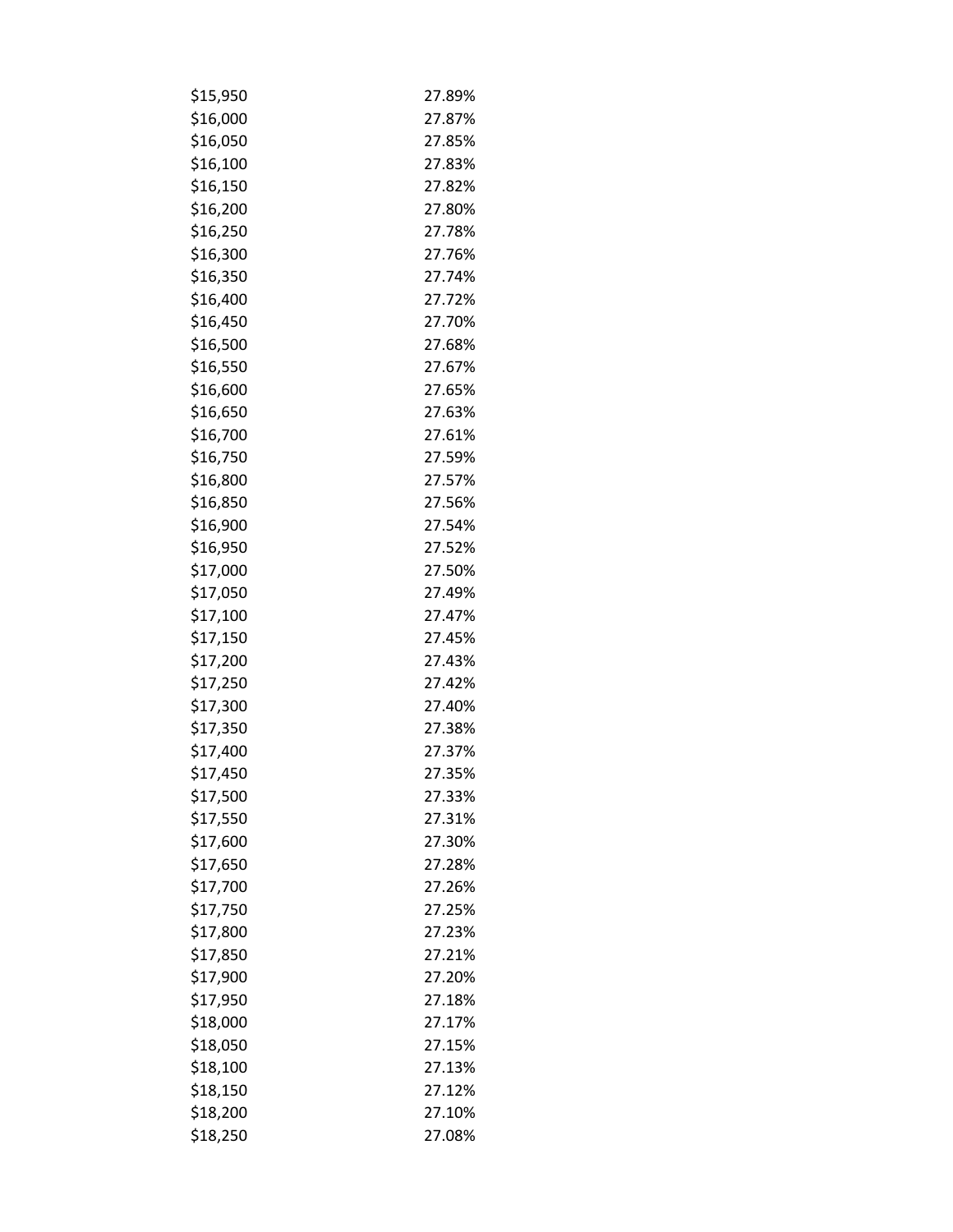| \$18,300 | 27.07% |
|----------|--------|
| \$18,350 | 27.05% |
| \$18,400 | 27.04% |
| \$18,450 | 27.02% |
| \$18,500 | 27.01% |
| \$18,550 | 26.99% |
| \$18,600 | 26.98% |
| \$18,650 | 26.96% |
| \$18,700 | 26.94% |
| \$18,750 | 26.93% |
| \$18,800 | 26.91% |
| \$18,850 | 26.90% |
| \$18,900 | 26.88% |
| \$18,950 | 26.87% |
| \$19,000 | 26.85% |
| \$19,050 | 26.84% |
| \$19,100 | 26.82% |
| \$19,150 | 26.81% |
| \$19,200 | 26.79% |
| \$19,250 | 26.78% |
| \$19,300 | 26.76% |
| \$19,350 | 26.75% |
| \$19,400 | 26.74% |
| \$19,450 | 26.72% |
| \$19,500 | 26.71% |
| \$19,550 | 26.69% |
| \$19,600 | 26.67% |
| \$19,650 | 26.66% |
| \$19,700 | 26.65% |
| \$19,750 | 26.64% |
| \$19,800 | 26.62% |
| \$19,850 | 26.61% |
| \$19,900 | 26.59% |
| \$19,950 | 26.58% |
| \$20,000 | 26.57% |
| \$20,050 | 26.55% |
| \$20,100 | 26.54% |
| \$20,150 | 26.53% |
| \$20,200 | 26.51% |
| \$20,250 | 26.50% |
| \$20,300 | 26.49% |
| \$20,350 | 26.47% |
| \$20,400 | 26.46% |
| \$20,450 | 26.44% |
| \$20,500 | 26.43% |
| \$20,550 | 26.42% |
| \$20,600 | 26.40% |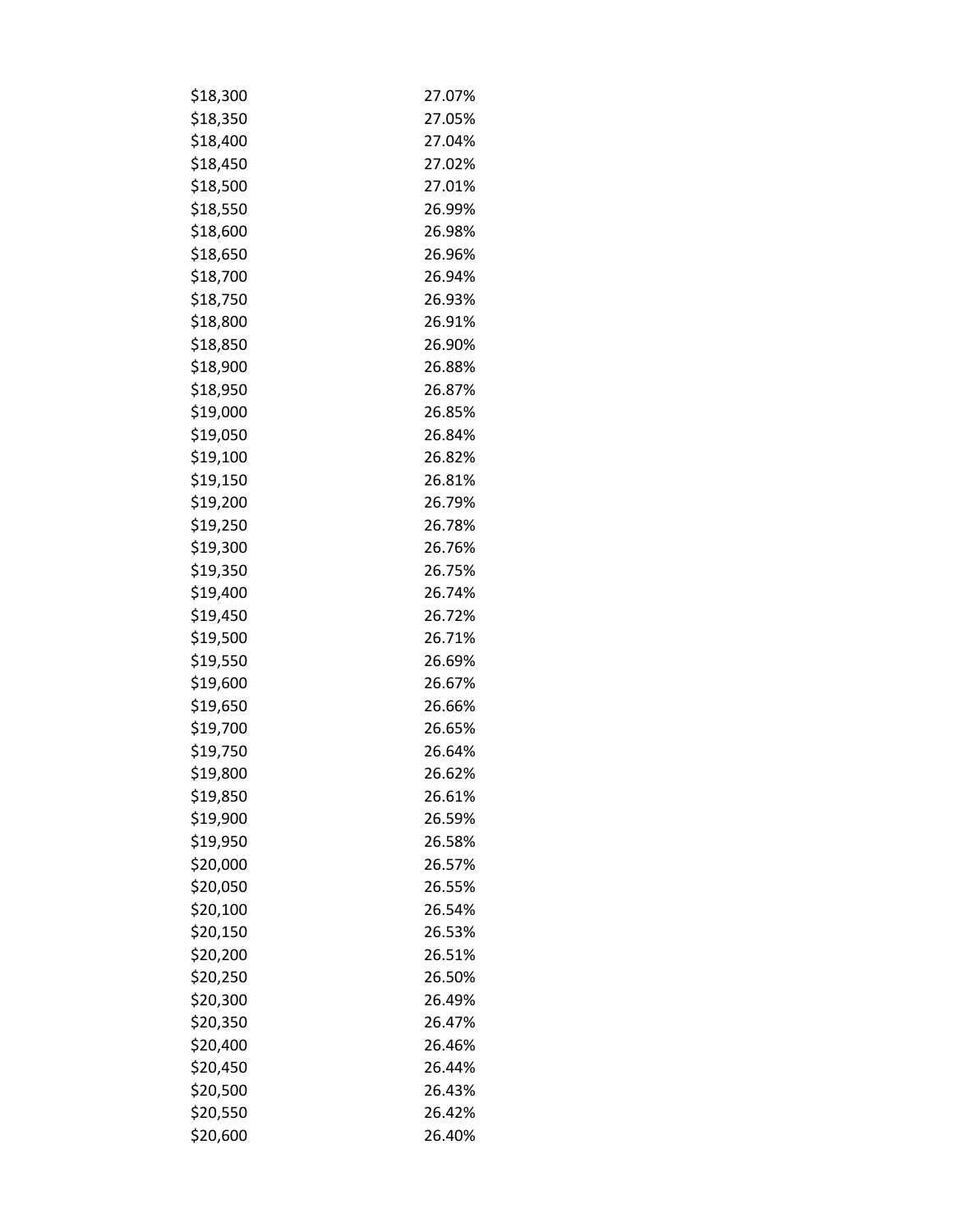| \$20,650 | 26.39% |
|----------|--------|
| \$20,700 | 26.38% |
| \$20,750 | 26.37% |
| \$20,800 | 26.35% |
| \$20,850 | 26.34% |
| \$20,900 | 26.33% |
| \$20,950 | 26.31% |
| \$21,000 | 26.30% |
| \$21,050 | 26.29% |
| \$21,100 | 26.28% |
| \$21,150 | 26.26% |
| \$21,200 | 26.25% |
| \$21,250 | 26.24% |
| \$21,300 | 26.22% |
| \$21,350 | 26.21% |
| \$21,400 | 26.20% |
| \$21,450 | 26.19% |
| \$21,500 | 26.18% |
| \$21,550 | 26.16% |
| \$21,600 | 26.15% |
| \$21,650 | 26.14% |
| \$21,700 | 26.13% |
| \$21,750 | 26.11% |
| \$21,800 | 26.10% |
| \$21,850 | 26.09% |
| \$21,900 | 26.08% |
| \$21,950 | 26.07% |
| \$22,000 | 26.05% |
| \$22,050 | 26.04% |
| \$22,100 | 26.03% |
| \$22,150 | 26.02% |
| \$22,200 | 26.01% |
| \$22,250 | 26.00% |
| \$22,300 | 25.98% |
| \$22,350 | 25.97% |
| \$22,400 | 25.96% |
| \$22,450 | 25.95% |
| \$22,500 | 25.94% |
| \$22,550 | 25.93% |
| \$22,600 | 25.92% |
| \$22,650 | 25.90% |
| \$22,700 | 25.89% |
| \$22,750 | 25.88% |
| \$22,800 | 25.87% |
| \$22,850 | 25.86% |
| \$22,900 | 25.85% |
| \$22,950 | 25.84% |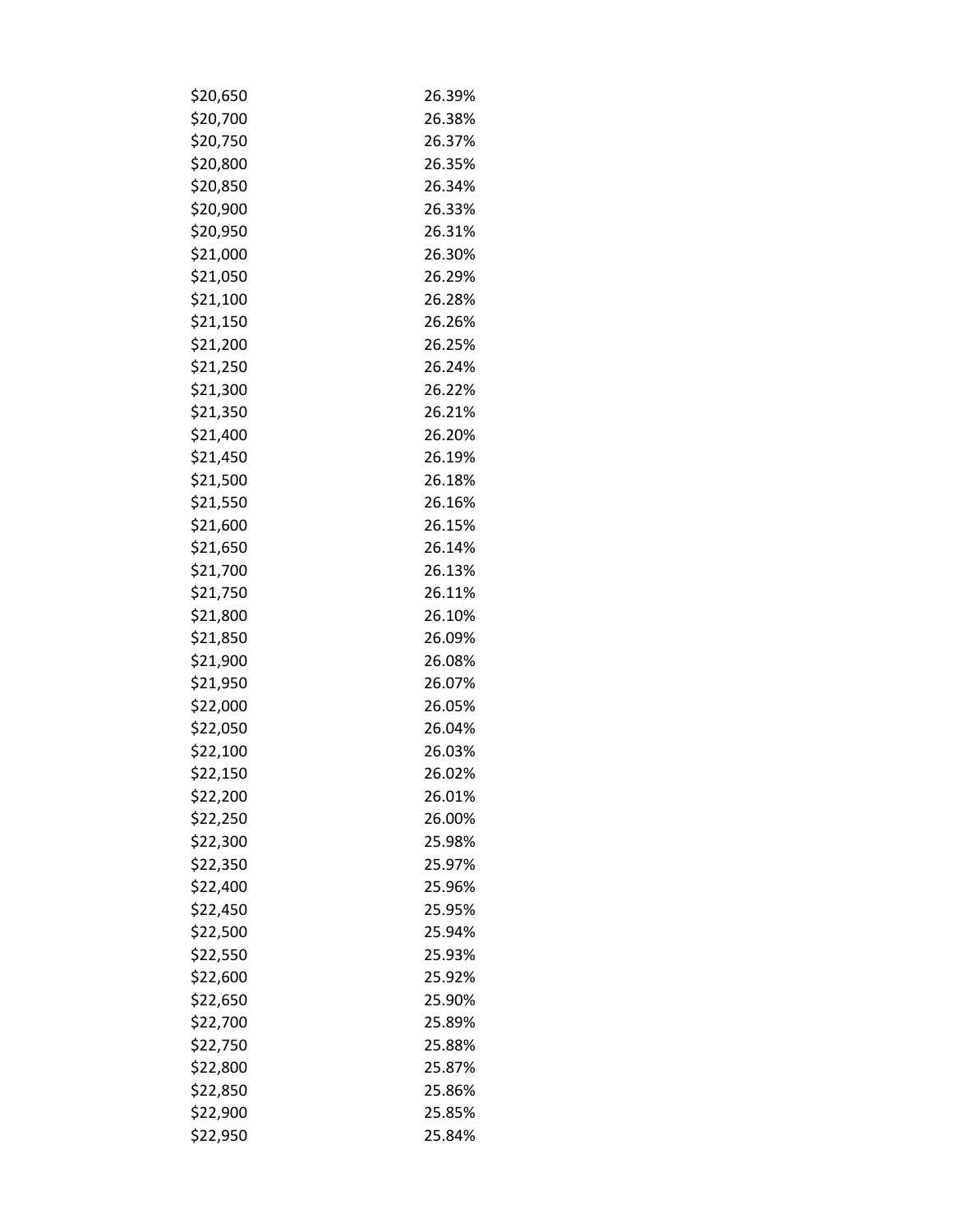| \$23,000 | 25.83% |
|----------|--------|
| \$23,050 | 25.81% |
| \$23,100 | 25.80% |
| \$23,150 | 25.79% |
| \$23,200 | 25.78% |
| \$23,250 | 25.77% |
| \$23,300 | 25.76% |
| \$23,350 | 25.75% |
| \$23,400 | 25.74% |
| \$23,450 | 25.73% |
| \$23,500 | 25.72% |
| \$23,550 | 25.71% |
| \$23,600 | 25.70% |
| \$23,650 | 25.69% |
| \$23,700 | 25.68% |
| \$23,750 | 25.67% |
| \$23,800 | 25.66% |
| \$23,850 | 25.65% |
| \$23,900 | 25.63% |
| \$23,950 | 25.62% |
| \$24,000 | 25.61% |
| \$24,050 | 25.60% |
| \$24,100 | 25.59% |
| \$24,150 | 25.58% |
| \$24,200 | 25.57% |
| \$24,250 | 25.56% |
| \$24,300 | 25.55% |
| \$24,350 | 25.54% |
| \$24,400 | 25.53% |
| \$24,450 | 25.52% |
| \$24,500 | 25.51% |
| \$24,550 | 25.50% |
| \$24,600 | 25.49% |
| \$24,650 | 25.48% |
| \$24,700 | 25.47% |
| \$24,750 | 25.46% |
| \$24,800 | 25.45% |
| \$24,850 | 25.44% |
| \$24,900 | 25.43% |
| \$24,950 | 25.43% |
| \$25,000 | 25.42% |
| \$25,050 | 25.40% |
| \$25,100 | 25.39% |
| \$25,150 | 25.39% |
| \$25,200 | 25.38% |
| \$25,250 | 25.37% |
| \$25,300 | 25.36% |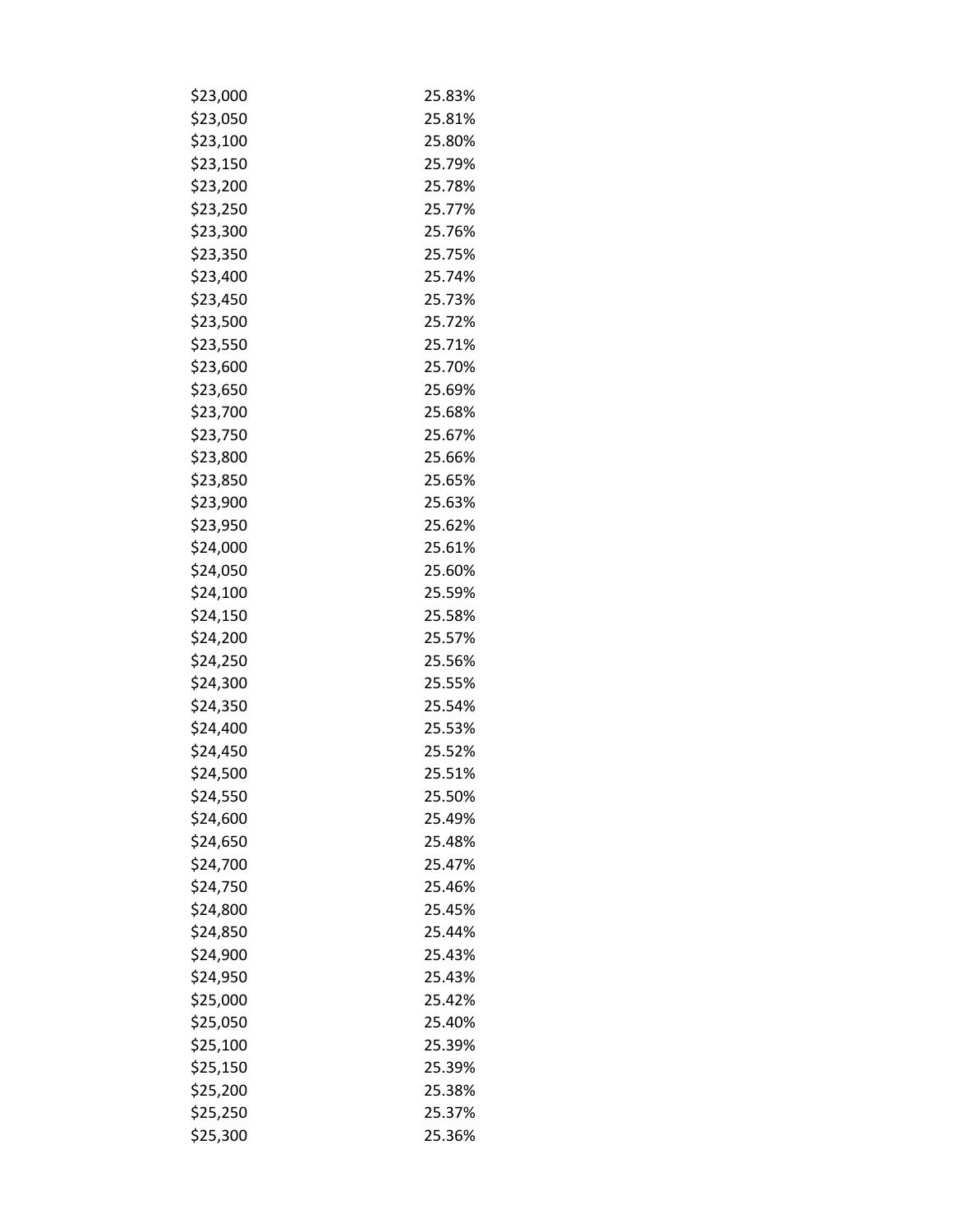| \$25,350      | 25.35% |
|---------------|--------|
| \$25,400      | 25.34% |
| \$25,450      | 25.33% |
| \$25,500      | 25.32% |
| \$25,550      | 25.31% |
| \$25,600      | 25.30% |
| \$25,650      | 25.29% |
| \$25,700      | 25.29% |
| \$25,750      | 25.28% |
| \$25,800      | 25.27% |
| \$25,850      | 25.26% |
| \$25,900      | 25.25% |
| \$25,950      | 25.24% |
| \$26,000      | 25.23% |
| \$26,050      | 25.22% |
| \$26,100      | 25.21% |
| \$26,150      | 25.21% |
| \$26,200      | 25.20% |
| \$26,250      | 25.19% |
| \$26,300      | 25.18% |
| \$26,350      | 25.17% |
| \$26,400      | 25.16% |
| \$26,450      | 25.15% |
| \$26,500      | 25.14% |
| \$26,550      | 25.14% |
| \$26,600      | 25.13% |
| \$26,650      | 25.12% |
| \$26,700      | 25.11% |
| \$26,750      | 25.00% |
| \$26,800      | 25.09% |
| \$26,850      | 25.08% |
| \$26,900      | 25.07% |
| \$26,950      | 25.07% |
| \$27,000      | 25.06% |
| \$27,050      | 25.05% |
| \$27,100      | 25.04% |
| \$27,150      | 25.04% |
| \$27,200      | 25.03% |
| \$27,250      | 25.02% |
| \$27,300      | 25.01% |
| \$27,350      | 25.00% |
| Over \$27,350 | 25.00% |